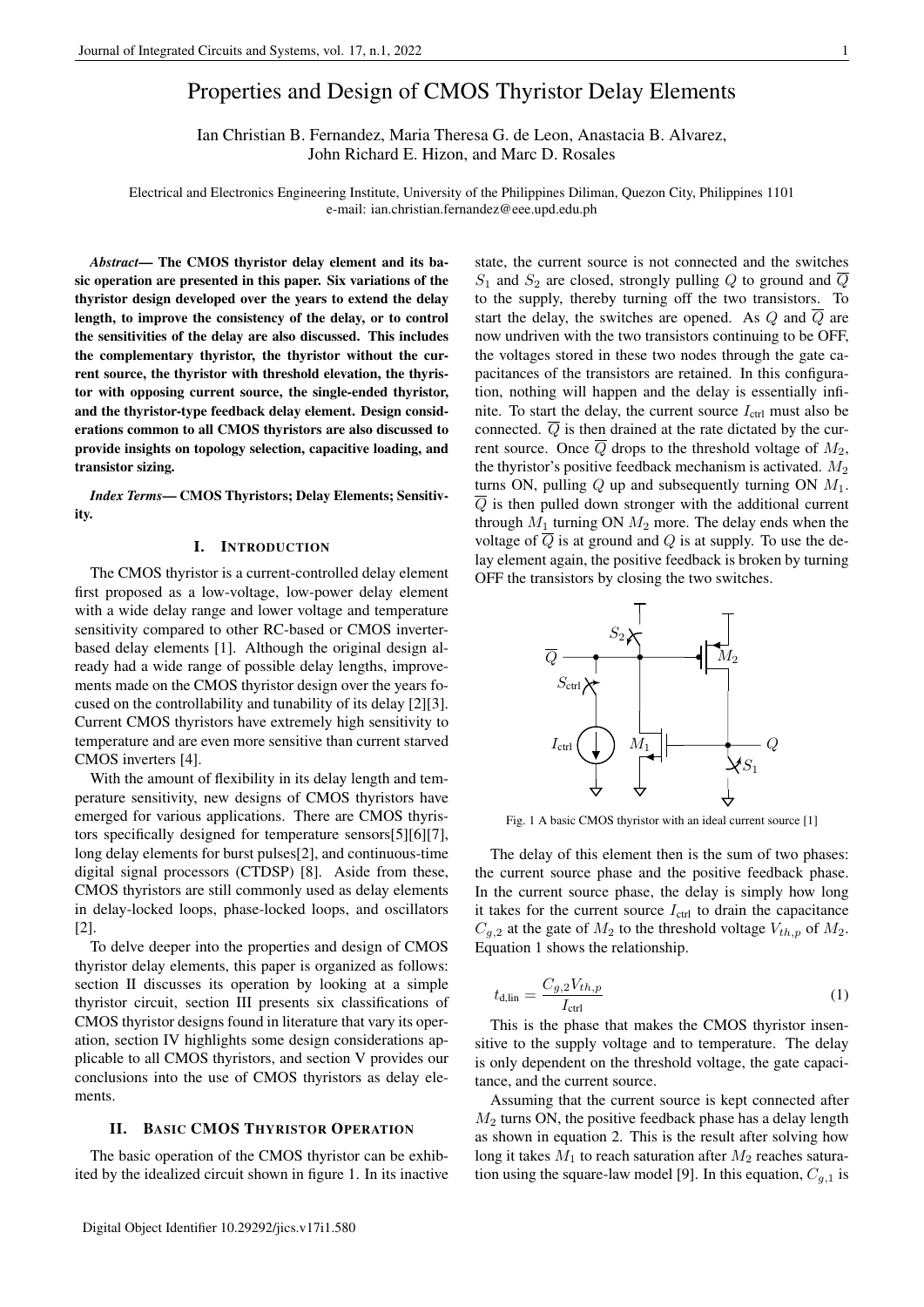the capacitance at the gate of  $M_1$ ,  $V_{th,n}$  is the threshold voltage of  $M_1$ , and  $k_p$  is the process transconductance parameter of  $M_2$ .

<span id="page-1-0"></span>
$$
t_{\rm d,sat} = \sqrt[3]{\frac{6C_{g,2}^2 C_{g,1}}{k_p I_{\rm ctl}^2} V_{th,n}}
$$
(2)

As the transistors are OFF and the nodes are undriven during the current source phase, the only instances that the thyristor consumes power are during the resetting and during the positive feedback phase. Again, with the current source phase dominating the total delay, this property is what leads to the CMOS thyristor's low power consumption. Unlike the CMOS inverter where the delay is dependent on how long transistors in saturation would charge the load, the CMOS thyristor's delay is based on how long it takes current sources to discharge the pre-charged capacitance at the transistors' gates. Instead of dynamic power supporting the delay, it is static power supporting it. The lower the static power, the longer is the delay acquired.

Another advantage of CMOS thyristors to CMOS inverters is that the delays can be longer. For applications requiring long delays, fewer CMOS thyristor stages are needed compared with CMOS inverter stages. The footprint of the CMOS thyristor implementation is then generally smaller and has fewer switching events than the CMOS inverterbased implementation.

#### III. REVIEW OF CMOS THYRISTOR CIRCUITS

This section presents the properties and designs of CMOS thyristors found in literature. We have classified them into six designs: (1) *complementary transistors*, which implements the thyristor discussed in section II using double the number of transistors to improve the fall time of the output; (2) *thyristor without current sources*, which is designed to make the effects of the current source smaller to the point that it allows no current; (3) *thyristor with threshold elevation*, which deals with increasing the threshold voltage of the thyristor to lengthen the linear part of the delay; (4) *thyristor with operating current source*, which minimizes the weak positive feedback present at the very start of the delay; (5) *single-ended thyristor*, which combines CMOS inverters and CMOS thyristors in delay chains to make the inherently complementary thyristor into a single-ended delay element; and (6) *thyristor-type feedback delay element*, which provides a different perspective in thyristor operation, where adding a positive feedback path to current-starved CMOS inverters can have a similar behavior to that of CMOS thyristors.

#### *A. Complementary Thyristors*

The original proposal [\[1\]](#page-5-0) for the CMOS thyristor delay element is two thyristors connected together, as shown in figure [2.](#page-1-1) Since the basic thyristor discussed earlier can delay the rising of  $\ddot{Q}$  but not of its falling (as the reset is fairly instantaneous), two thyristors, one of which is inverted, are used to delay both edges. The thyristors being inverses of each other removes the need for the switches that pull the nodes to the rails; the end of one thyristor's delay pulls the other to reset. This reset, however, does not break the positive feedback like with the basic thyristor, hindering the delay phase



<span id="page-1-1"></span>Fig. 2: The two halves of the original CMOS thyristor proposal [\[1\]](#page-5-0). Labeled nodes of the same name are connected together.

of the other thyristor. Transistors  $M_{10-13}$  are then added to break the feedback by splitting the loop.

The addition of another thyristor does change the equation for the delay a bit. But not in form, only in the values involved. The total capacitance in the nodes are higher as there are now two gates to charge for each operation. It is now the gates of  $M_2$  and  $M_4$  together that are charged or discharged by the current source. On the other side, both gates of  $M_1$  and  $M_3$  are charged or discharged together, but the end of the delay is still dependent on the one transistor in the enabled thyristor reaching saturation. The load is heavier, but the threshold voltages are still the same.

#### *B. Thyristor without Current Sources*

The CMOS thyristor made with ideal components has infinite delay when the current source is removed. With real transistors, however, the subthreshold currents of the transistors would slowly discharge the gate capacitors and eventually trigger the positive feedback. The circuit shown in figure [3](#page-2-0) uses this effect.

In terms of supply voltage sensitivity, this version of the CMOS thyristor is more sensitive than the complementary thyristor while still less sensitive than CMOS inverters and current-starved CMOS inverters [\[4\]](#page-5-3). Raising or lowering the supply does not change the condition to end the delay, in which either  $M_1$  or  $M_2$  reaches saturation or their respective threshold voltage. It does, however, change the currents observed with the change in drain-to-source voltages experienced.

As for its temperature sensitivity, the CMOS thyristor has significantly higher sensitivity than current-starved inverters [\[4\]](#page-5-3). A temperature sensor [\[10\]](#page-6-4) made with this thyristor has a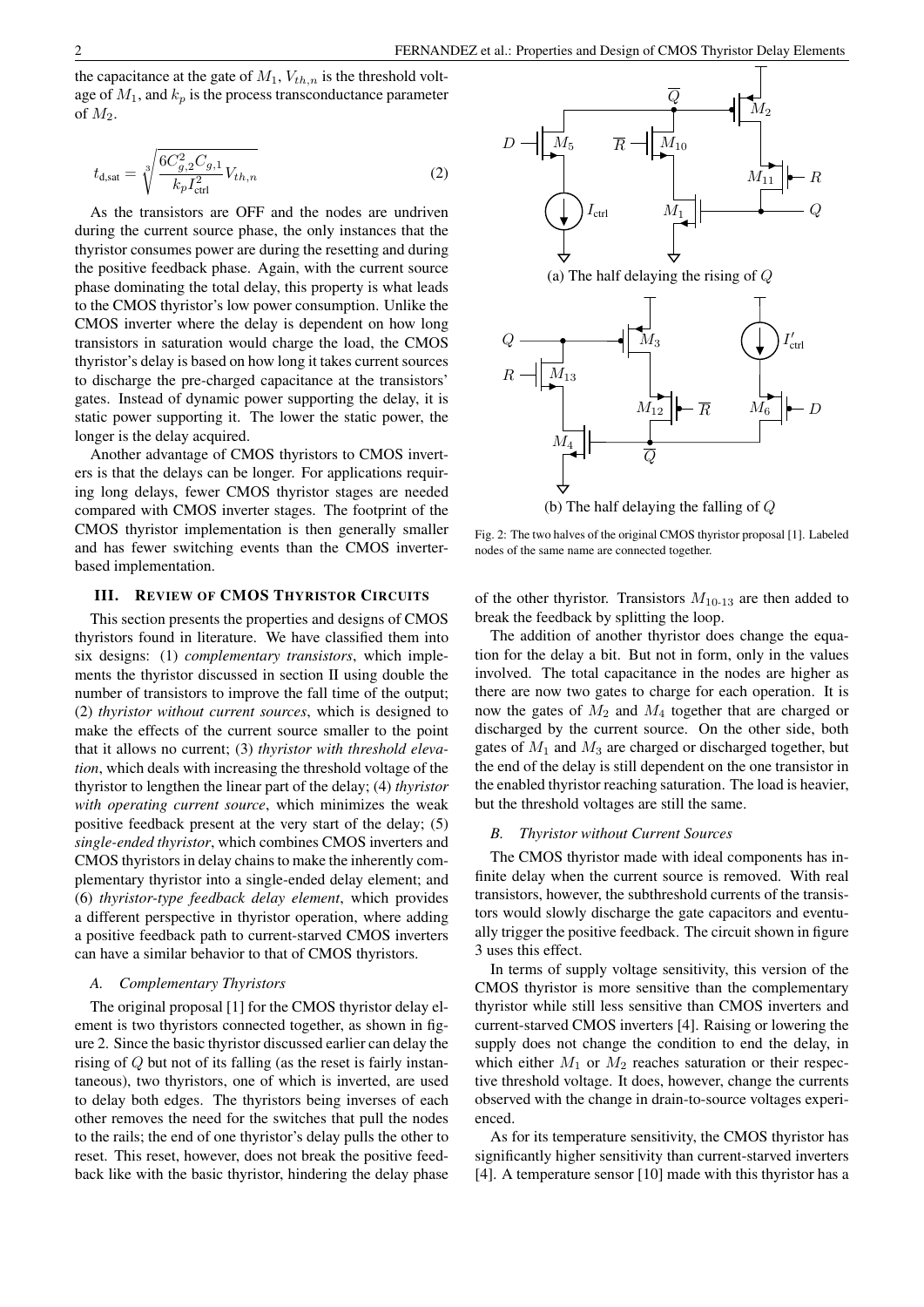

<span id="page-2-0"></span>Fig. 3 A thyristor without current sources [\[4\]](#page-5-3)

temperature coefficient ranging from 20 000 ppm/°C at low temperatures to  $40\,000\,\mathrm{ppm}/^{\circ}\mathrm{C}$  at high temperatures when a thyristor with a current source made with the same technology only reported 2000 ppm/°C over the same range.

While using this design produces long delays, i.e., the limit as  $I_{\text{ctrl}}$  approaches zero, the value of that delay is difficult to calculate. An approximation can be made, where only the subthreshold current of one of the main transistors is considered and the other is assumed to be completely OFF [\[11\]](#page-6-5). The weak positive feedback that is ignored shortens the delay of this design, and so that approximation merely gives an upper bound.

Using the exponential model for the subthreshold currents of the transistors, an equation that considers the weak positive feedback can be solved [\[5\]](#page-5-4). The result of that is as shown in equation [3,](#page-2-1) along with supporting equations 4-5. Here,  $\eta V_T$  is the subthreshold swing,  $W_p/L_p$  is the sizing of  $M_2$ , and  $W_n/L_n$  is the sizing of  $M_1$ . As for  $V_{tp}$  and  $V_{tn}$ , these are the respective gate-to-source voltage where the drain current is 100 nA for PMOS and NMOS transistors.

$$
t_d = \frac{\eta V_T}{K_p - K_n} \ln\left(\frac{K_p}{K_n}\right) \tag{3}
$$

$$
K_p = \frac{100 \,\text{nA}}{C_{g,1}} \cdot \frac{W_p}{L_p} \cdot \exp\left(\frac{-V_{\text{tp}}}{\eta V_T}\right) \tag{4}
$$

$$
K_n = \frac{100 \,\text{nA}}{C_{g,2}} \cdot \frac{W_n}{L_n} \cdot \exp\left(\frac{-V_{\text{tn}}}{\eta V_T}\right) \tag{5}
$$

It is certainly a more involved equation, but it still does not capture the delay of this version of the thyristor completely. The exponential model severely underestimates the currents when the gate-to-source voltage is near zero, and so the result here is again higher than the real value. Adding the missing currents as a constant current based on simulations does not resolve into a simple, closed-form solution, so further approximations are needed for a model outlining the delay of the CMOS thyristor without a current source.

Relying on simulations may also not be advisable. It has been shown that physical measurement of the frequency of a thyristor-based oscillator is around half of what simulations give [\[11\]](#page-6-5). In addition, it has also been shown that the delay of a thyristor-based delay chain from the layout simulations is 1.8 times higher than that of the schematic simulations

#### *C. Thyristor with Threshold Elevation*



<span id="page-2-2"></span>Fig. 4 A thyristor with its threshold voltage elevated [\[12\]](#page-6-6)

To further lengthen the delay of the CMOS thyristor, the effective threshold voltage can be increased by adding transistors to the stack [\[12\]](#page-6-6). In the case of the circuit shown in figure [4,](#page-2-2) the addition of  $M_{20}$  increases the voltage that must be reached to the threshold voltage of M<sup>2</sup> *plus* the threshold voltage of  $M_{20}$ . This effectively doubles the delay of the thyristor.

The addition of  $M_{20}$  also lowers the final voltage of  $Q$  to the drain voltage of  $M_{20}$ , so  $M_{21}$  is also added to fully pull  $Q$  to supply when  $Q$  is already high enough to toggle the inverter.

<span id="page-2-1"></span>Adding more diode-connected transistors to the stack can further amplify the delay. It is limited by supply voltage, however, as eventually the voltage of Q will be too low to turn ON  $M_1$  or to toggle the inverter such that positive feedback is no longer possible.

## *D. Thyristor with Opposing Current Source*



<span id="page-2-3"></span>Fig. 5 A thyristor with opposing current source [\[12\]](#page-6-6)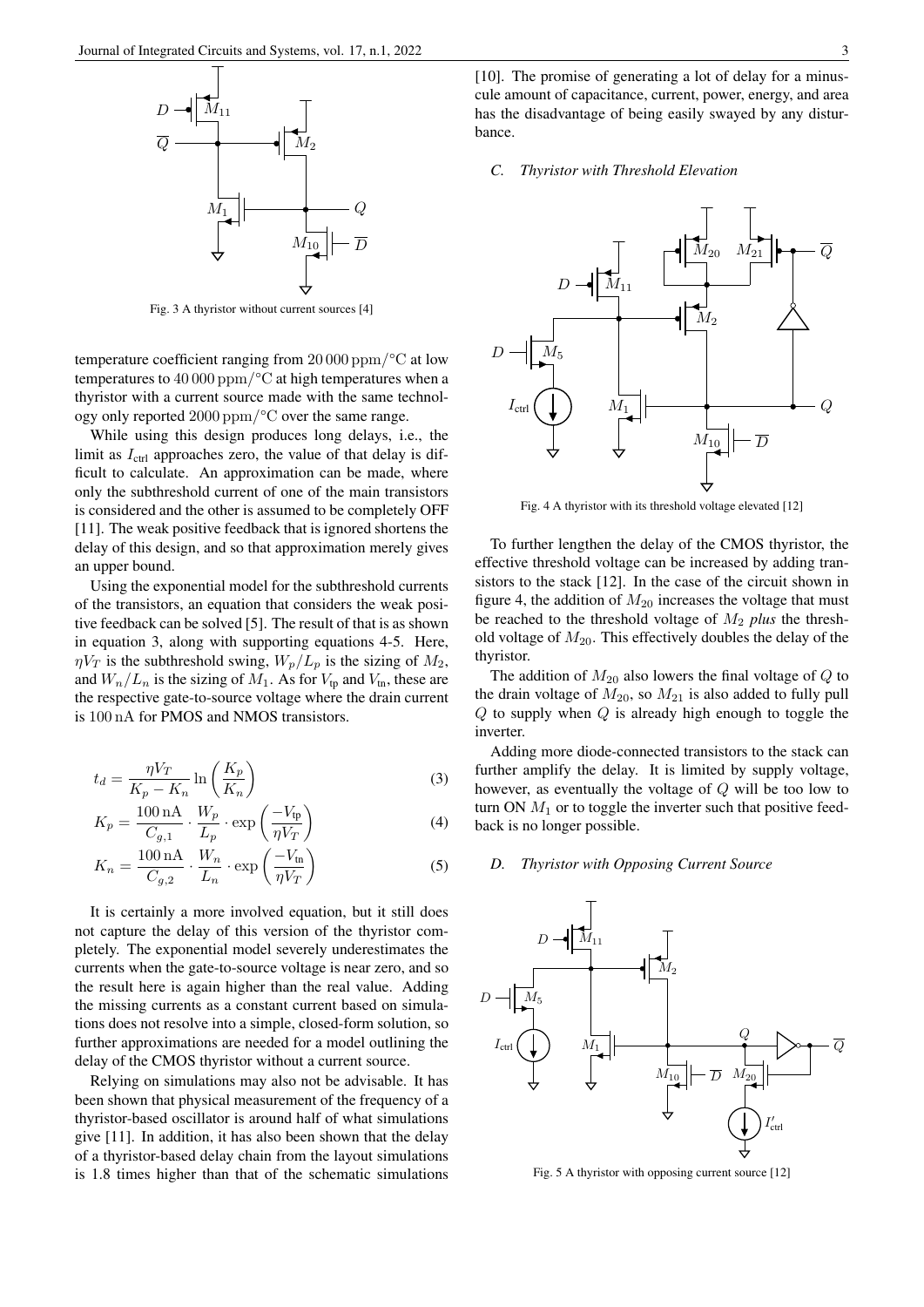Another way to lengthen the delay, as shown in figure [5,](#page-2-3) is to sink the subthreshold currents on the other side of the thyristor [\[12\]](#page-6-6). As long as the current through  $M_2$  is weaker than that of  $I'_{\text{ctrl}}$ , Q will remain low and  $M_1$  will remain off. By preventing the opposite node from slowly rising up until the threshold voltage is reached, the contribution of  $M_1$  in pulling  $M_2$  is minimized up until the trigger point.

The higher  $I'_{\text{ctrl}}$  is, the longer the resulting delay would be. Simply adding the opposing current has a large effect, from 30% to 1800%, as seen in figure [6.](#page-3-0) As  $I'_{\text{ctrl}}$  is further increased, the change in delay is marginal. Taken to the extreme, however, the thyristor can stop working as  $M_2$  can no longer pull  $M_1$  up, even when it is fully ON. Very long delays can then be achieved just with this design by making  $I'_{\text{ctrl}}$ very close to the saturation current of  $M_2$ . It just becomes asymptotically difficult to control.



<span id="page-3-0"></span>Fig. 6: Delay normalized to delay without opposing current vs opposing current normalized to infinite delay opposing current of a thyristor with current source (top) and without current source (below). These results are from our simulations with 32nm PTM LP transistors.

For the case of the thyristor without the current source, the opposing current multiplies the length of the delay a few times, more pronounced than that of thyristors with current sources, in which the delay only increases by a fraction of the original delay. Keeping  $M_1$  from increasing its current exponentially drastically lengthens the time  $M_2$  needs to turn ON.

# *E. Single-ended Thyristor*

CMOS thyristors can be chained together to make ring oscillators or delay chains like the CMOS inverter by directly connecting the complementary outputs of one thyristor to the complementary inputs of the other. By crossing the inputs or not, one can select whether the next stage delays or resets, effectively configuring the falling and rising delay or duty cycle of a chain or a ring. Figure [7](#page-3-1) shows the two extremes, one which acts like a thyristor with four times the delay and the other in which both the rising and falling is delayed by two thyristor delay lengths.

A single-ended version of the thyristor can also be made by adding CMOS inverters in between stages as shown in figure [8.](#page-3-2) For one, adding these inverters separate each stage's



<span id="page-3-1"></span>Fig. 7: With each triangle being a thyristor, chain (a) has a long rising delay and a short falling delay while chain (b) has about equal rising and falling delays [\[10\]](#page-6-4)

capacitances, making the delay equation simpler. Another is that the input signal of each stage is sharp. Connecting the thyristors directly would lead to each stage already partially discharging even before the positive feedback of the previous stage activating, producing shorter delays. That said, the CMOS inverters are then the ones partially on, leading to additional dynamic power consumption.



<span id="page-3-2"></span>Fig. 8 A single-ended thyristor [\[11\]](#page-6-5)

## *F. Thyristor-type Feedback Delay Element*

Another possible design is with thyristor-like feedback. Instead of using the basic thyristor circuit, this uses CMOS inverters with the input driven by a current source. Once the inverter triggers, the current source input is helped by additional transistors and so starts a positive feedback loop.

In the design shown in figure [9,](#page-4-0) the first stage (the two current sources,  $M_5$ , and  $M_6$ ) is treated like a current-starved inverter which slowly drives the second stage  $(M_2, M_4, M_{11})$ , and  $M_{13}$ ) with a small current. Once that second stage triggers, transistors  $M_1$  and  $M_3$  are activated, and the currentstarved inverter is no longer starved. The unstarved inverter now drives the second stage strongly. Like with the thyristor, positive feedback happens after some trigger point ending the delay.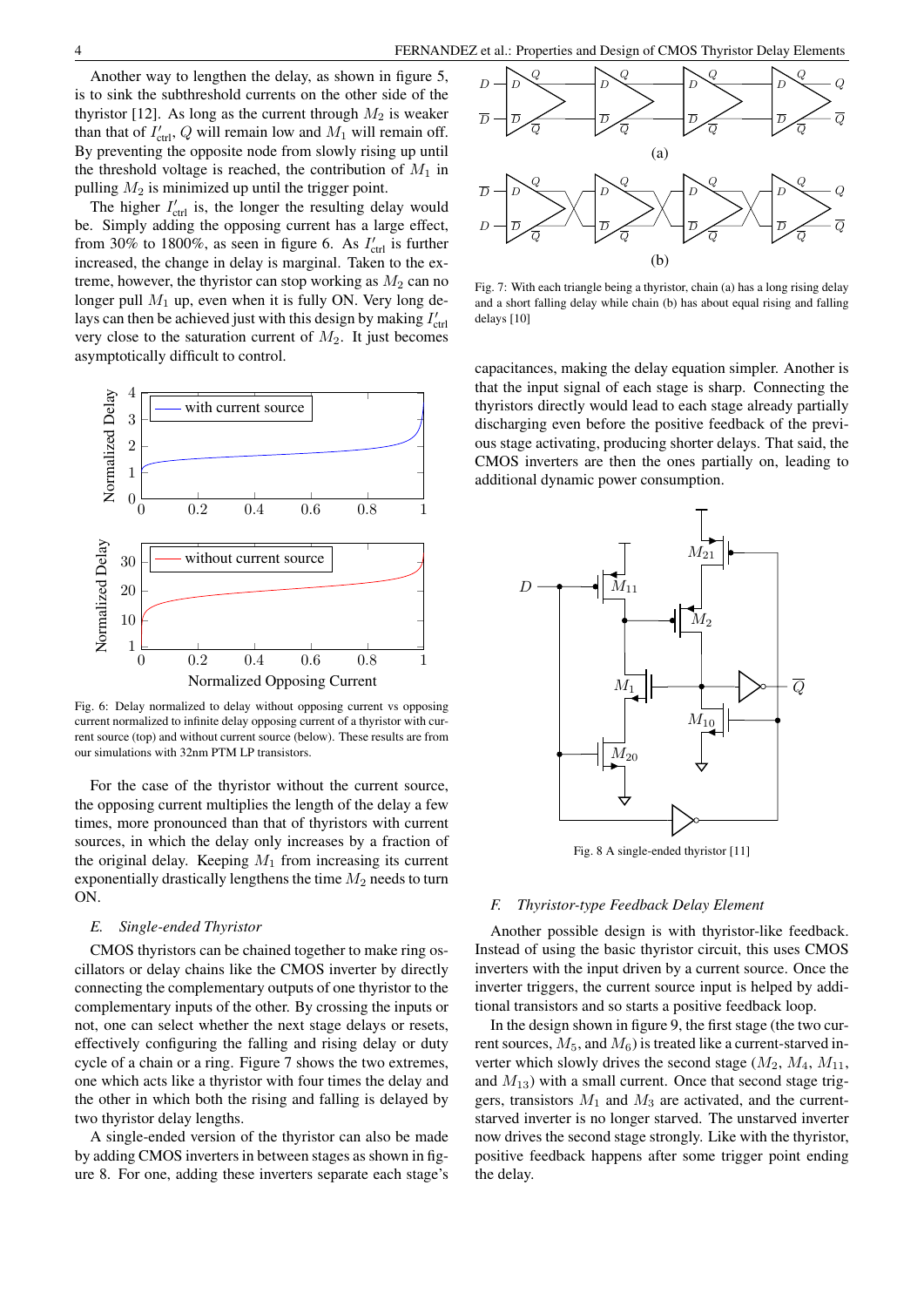

<span id="page-4-0"></span>Fig. 9 A delay element with thyristor-like feedback [\[3\]](#page-5-2)

Upon further inspection, the circuit in figure [9](#page-4-0) is similar to that of the complementary thyristor of figure [2.](#page-1-1) Corresponding transistors and current sources in both circuits have the same names to show the connection. The only differences are that  $M_{10}$  and  $M_{12}$  are missing and the locations of the current sources and transistors  $M_5$  and  $M_6$  are swapped. Transistors  $M_5$  and  $M_6$  are made to carry the roles of  $M_{10}$ and  $M_{12}$  in breaking the positive feedback by breaking the connections to the supply rails as opposed to  $M_{10}$  and  $M_{12}$ 's breaking of the connections to the outputs. Figure [10](#page-4-1) shows one-half of the circuit redrawn to resemble more the complementary thyristor.



<span id="page-4-1"></span>Fig. 10: One half of figure [9](#page-4-0) [\[3\]](#page-5-2) redrawn to resemble the complementary thyristor.

While this is still a design with hidden thyristors, this design does reduce the number of transistors needed by two and gives a different perspective on how the thyristor works. An earlier work [\[13\]](#page-6-7) has  $M_2$  swapped with  $M_{11}$  and  $M_{13}$ swapped with  $M_4$ , following the design of power-gated inverters to select which positive feedback to enable to prevent the inverter from having large crowbar currents. An-other work [\[14\]](#page-6-8) has  $M_{11}$  and  $M_{13}$  missing as well. The first thyristor-like circuit [\[2\]](#page-5-1) is like a basic thyristor with the current source replaced with a current-starved inverter but there are already hints of all of it being inverters. These papers recognize that the mechanism is based on thyristors (hence thyristor-like circuits), but their reasoning leans more on inverters with positive feedback. That thinking led to variations common to that of inverters, allowing new improve-

# IV. DESIGN CONSIDERATIONS

With the variations in design presented in section III, there are still some properties that are common to all thyristors. This section discusses a few points to consider when designing a CMOS thyristor-based delay element.

## *A. Selection of Topology*

The first step in the design process is selecting the thyristor variation to use. Each one has their own strengths and weaknesses. The original thyristor or the basic thyristor is stable to supply voltage and temperature, beneficial for references. The thyristor without the current source produces long delays for minimal area and power, but very sensitive to temperature. That would be good for very-low-power applications or for temperature sensing. Adding inverters between stages makes the per-stage delays consistent, which may be useful for delay-locked loops or for time-to-digital converters. If the required delay is long, using threshold elevation and/or opposing current sources before resorting to increasing the number of stages or adding more capacitance may be beneficial in terms of area.

A thing that is common to all the thyristors is their sensitivity to capacitance. As these thyristors produce a large amount of delay using only small capacitances, adding capacitance, explicit or through parasitics, has a significant effect. The amount of delay thyristors produce per unit capacitance is high. While that may be beneficial if the thyristor is to be used for measuring capacitance, but for other applications, this may require some additional planning in the layout.

# *B. Main Transistor Sizing*

The main transistors have two functions: the storage capacitance and the output drive strength. The larger the transistors, the longer the delay as the gate capacitance increases. The larger the width-to-length ratio, the stronger the output load is driven. This also governs how strong the positive feedback would be.

For the thyristor without the current source, sizing of the main transistors also vary the currents that determine the delay of the thyristor. Scaling the length decreases the current and increases the capacitance, so the delay is expected to lengthen. Scaling the width increases both the current and the capacitance, so the delay is expected to be about the same. When both are scaled, the capacitance increases quadratically while the current stays the same, so the delay is expected to increase quadratically as well. Figure [11](#page-5-5) shows the effect of scaling on a 1x1µm 32nm LP PTM thyristor with 1:2 NMOS to PMOS ratio that we have simulated.

## *C. Capacitive Loading*

To extend the delay, additional capacitance can be added at the gates of the main transistors. Invariant of thyristor design, the added delay is linear to the added capacitance. As such, the high sensitivity to capacitance of thyristors can be alleviated by explicitly loading the circuit with capacitors. The delay per unit capacitance is still the same, but the normalized delay per unit capacitance would be lower because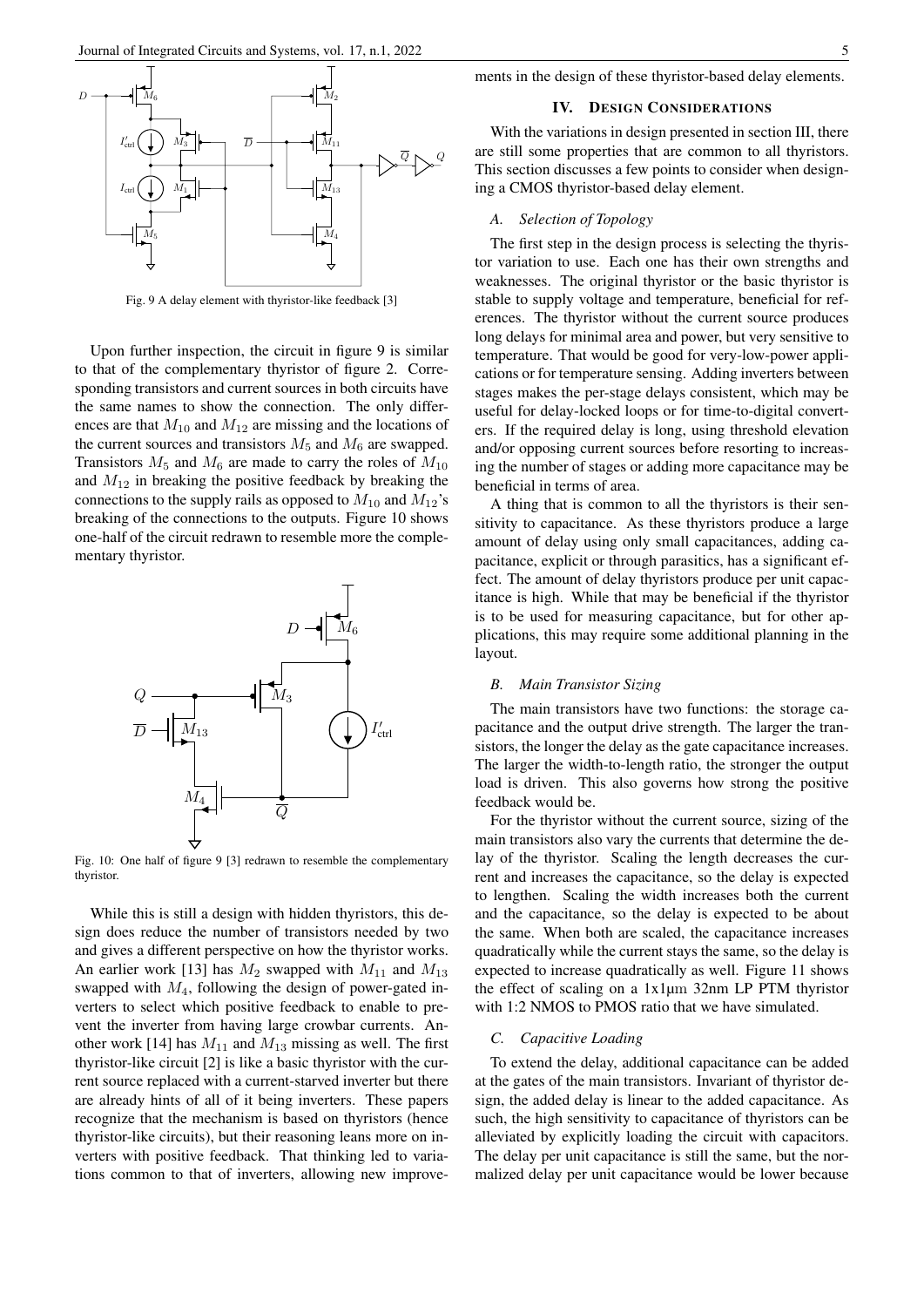

<span id="page-5-5"></span>Fig. 11: Effect of scaling the main transistors's length, width, or both to the delay of a thyristor without current sources.

the delay element now has a higher delay. It may be beneficial to load the thyristors with capacitors first before increasing the number of stages if sensitivity to capacitance is important.

# *D. Reset Transistor Sizing*

The reset transistors control the output drive strength, though at the opposite edge as that of the main transistors. Also, the reset transistors must be able to break the positive feedback of the main transistors. Failing to do so leaves the nodes hanging in between the rails, leading to high static power consumption and the circuit not working as a delay element. Using wider reset transistors, however, increases the reset transistor's off current and capacitance at the gates of the main transistors leading to increased delay.



<span id="page-5-6"></span>Fig. 12: Thyristors of various sizes in a 65nm process. Note that there are combinations of main and reset transistor sizes that result in a non-working delay element.

From our simulations on a 65nm process, thyristors (without current sources) can properly reset if the ratio of the reset transistors is some proportion of the main transistors. The main NMOS transistor's width and length were both swept from  $1 \mu m$  to  $4 \mu m$ . The reset NMOS transistor's width is swept in multiples of the minimum width and length. As for the PMOS counterparts of these transistors, their width are 2.3 times that of the NMOS and the length are the same as the NMOS, since CMOS inverters are balanced with that PMOS/NMOS ratio in that process. Whether each combination of reset transistor size and main transistor size works as a delay element is shown in figure [12.](#page-5-6) A clear dividing line can be seen between the working and failed ratio combinations, showing that the reset transistor must be of at least some size. Getting the equation of that line gives a result that the reset transistor ratio must be at least 0.6 times that of the main transistor ratio.

#### V. CONCLUSION

The CMOS thyristor delay element was presented in this paper – from its basic operation to six other circuits that showed improvements from the original design. The CMOS thyristor has been shown to have a wide delay range, can be sensitive or insensitive to temperature, and sensitive to capacitance while consuming a low amount of power and energy.

In terms of designing these delay elements, there are a few things to consider. Aside from selecting or creating a design to use, the sizing of the main and reset transistors determine the delay range available to the circuit. Additional explicit capacitors can further slow the thyristor, but it could get extremely slow due to its high sensitivity to capacitance. There also exists conditions where the thyristor fails as a delay element, like when the reset transistors are too weak or the opposing currents are too strong. All in all, we see a lot of possibilities for the use of CMOS thyristors as delay elements for sensing temperature or capacitance, for massively delaying short pulses, tap delays for CTDSPs, and tunable delays for DLLs.

#### ACKNOWLEDGEMENTS

The authors acknowledge the support of Analog Devices Inc. (ADI), Commission on Higher Education - Philippine California Research Institutes (CHED-PCARI), and the Department of Science and Technology (DOST) in the conduct of this study.

#### **REFERENCES**

- <span id="page-5-0"></span>[1] G. Kim, M.-K. Kim, B.-S. Chang, and W. Kim, "A low-voltage, lowpower cmos delay element," *IEEE Journal of Solid-State Circuits*, vol. 31, no. 7, pp. 966–971, Jul 1996.
- <span id="page-5-1"></span>[2] B. Schell and Y. Tsividis, "A low power tunable delay element suitable for asynchronous delays of burst information," *IEEE Journal of Solid-State Circuits*, vol. 43, no. 5, pp. 1227–1234, 2008.
- <span id="page-5-2"></span>[3] I. Sourikopoulos, A. Frappé, A. Cathelin, L. Clavier, and A. Kaiser, "A digital delay line with coarse/fine tuning through gate/body biasing in 28nm fdsoi," in *ESSCIRC Conference 2016: 42nd European Solid-State Circuits Conference*, 2016, pp. 145–148.
- <span id="page-5-3"></span>[4] P. Keshri and B. Deka, "Cmos thyristor based low frequency ring oscillator," Indian Institute of Technology, Kampur, India. [Online]. Available: [http://www.piyushkeshri.net/EE610](http://www.piyushkeshri.net/EE610_report.pdf)\_report.pdf
- <span id="page-5-4"></span>[5] I. C. B. Fernandez, M. T. G. de Leon, A. B. Alvarez, and M. D. Rosales, "An energy-efficient temperature sensor using cmos thyristor delay elements," in *2020 32nd International Conference on Microelectronics (ICM)*, 2020, pp. 1–4.